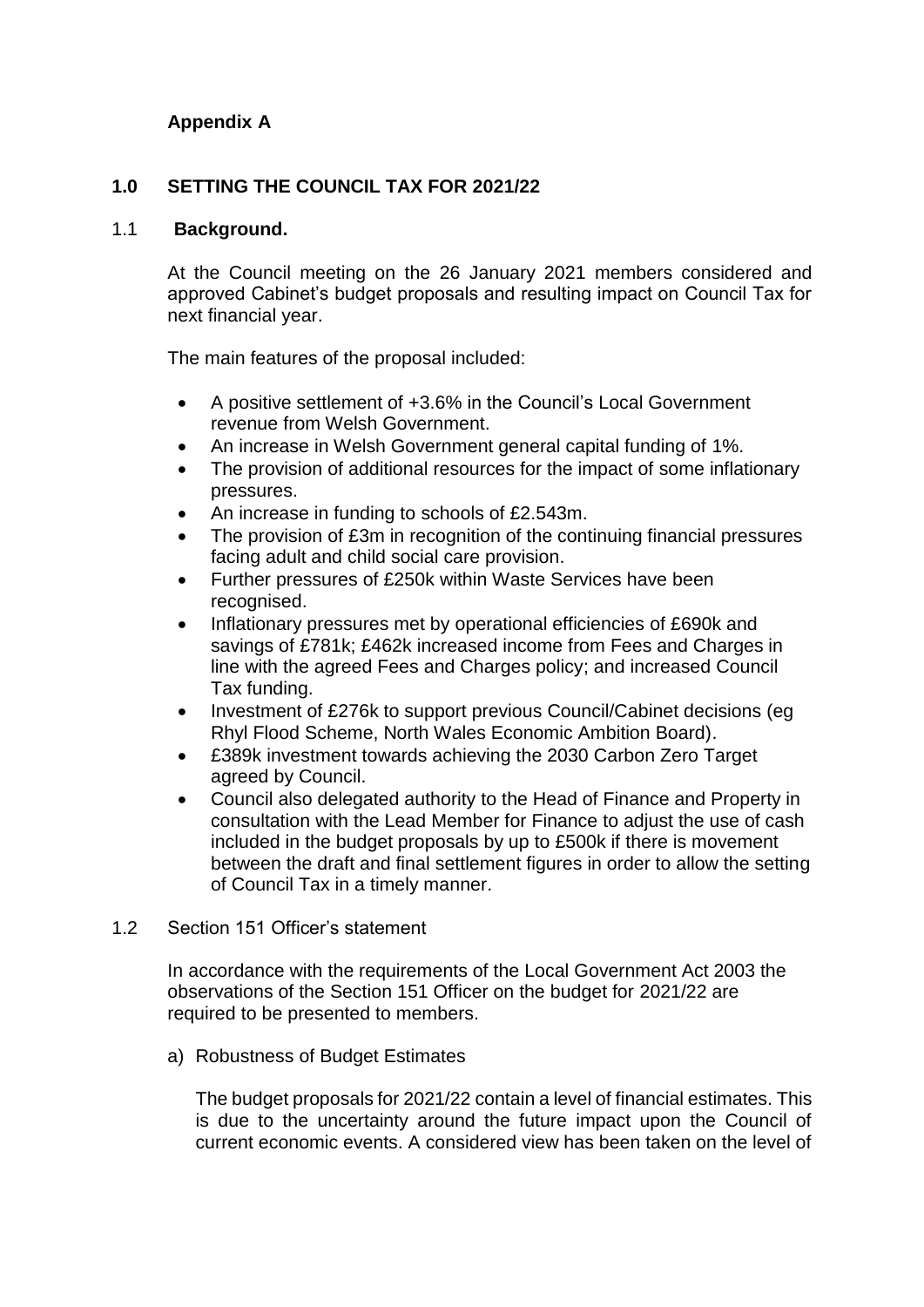funding that services require and on the amount and timing of efficiency savings.

I consider the budget proposals for 2021/22 to be sensible and robust.

b) Adequacy of Reserves

The level of general balances is stable and I consider they are broadly appropriate given the financial risks that the council faces. Adequate general balances are vital to protect the Council from unforeseen problems or inyear emergencies.

**In adopting the resolutions of the Council meeting of the 26 January 2021 it will be necessary for the Council to pass certain further resolutions in a particular form so as to ensure that the Council Tax and its associated matters are legally valid. I attach a copy of the required resolutions and request that these be approved.**

1.3 The average increase for Council Tax bills (based on Band D) payable is:

|                                                        | 2020/21  | 2021/22           | Increase |
|--------------------------------------------------------|----------|-------------------|----------|
|                                                        |          |                   | ℅        |
| Denbighshire County Council                            |          | 1,384.16 1,436.76 | 3.80     |
| <b>Police &amp; Crime Commissioner for North Wales</b> | 290.61   | 305.55            | 5.14     |
| Town/Community Councils (Average)                      | 54.13    | 55.21             | 1.99     |
| Total                                                  | 1,728.90 | 1,797.52          | 3.97     |

### **2.0 COUNCIL TAX RESOLUTION**

It is necessary for the County Council, as the Billing Authority, to consider the precepts received from the Police & Crime Commissioner for North Wales and the Town/Community Councils and declare the Council Tax levels for the 2021/22 financial year.

### **2.1 TOWN/COMMUNITY COUNCILS – PRECEPTS**

The following precepts have been received:-

|                           | 2020/21 | 2021/22 |
|---------------------------|---------|---------|
|                           | £       | £       |
| Aberwheeler               | 3,400   | 3,600   |
| <b>Betws Gwerfil Goch</b> | 3,233   | 3,117   |
| Bodelwyddan               | 33,650  | 30,000  |
| <b>Bodfari</b>            | 3,840   | 3,840   |
| <b>Bryneglwys</b>         | 6,255   | 6,255   |
| Cefn Meiriadog            | 5,100   | 6,180   |
| Clocaenog                 | 5,850   | 5,996   |
| Corwen                    | 48,633  | 68,700  |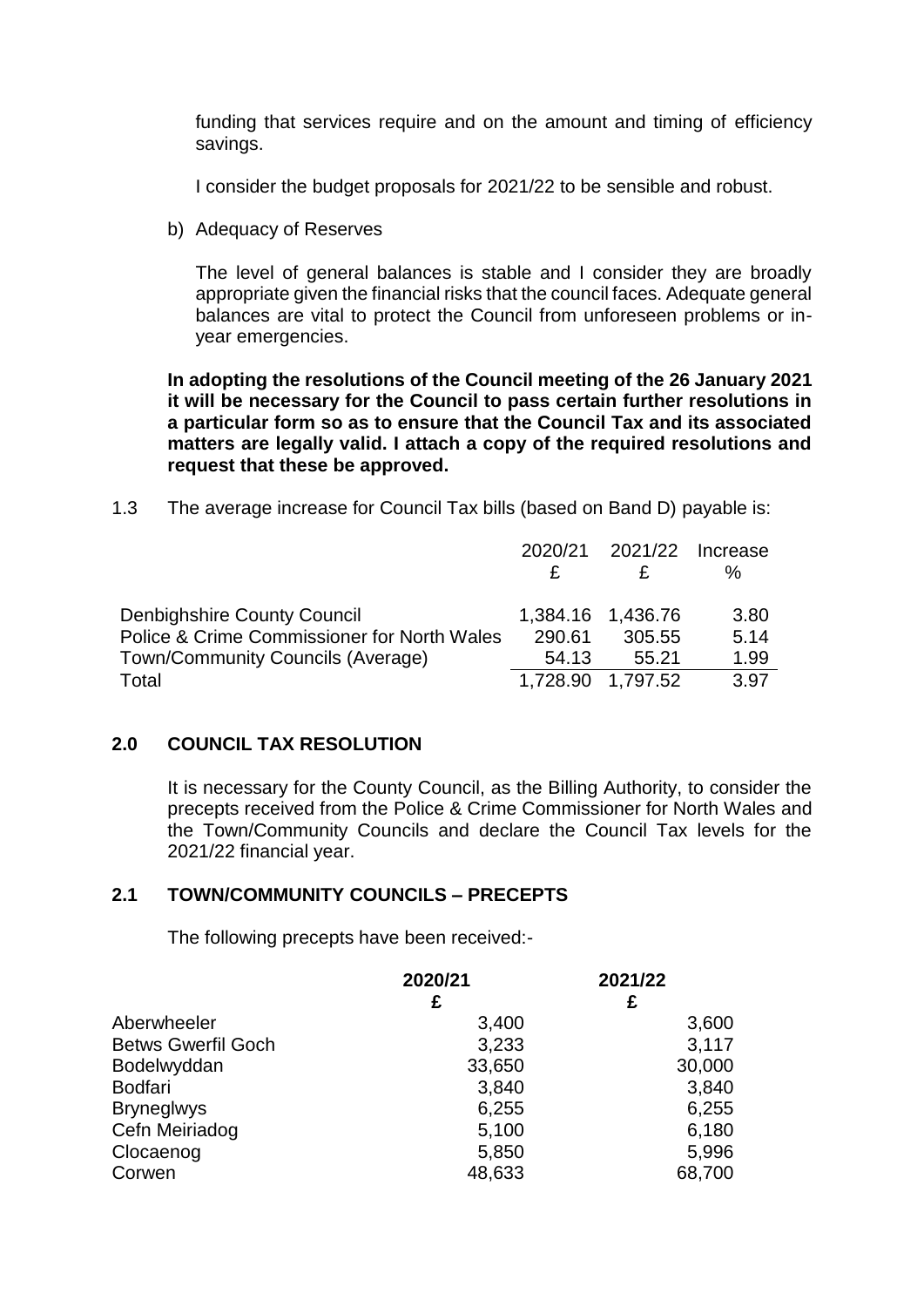| Cyffylliog             | 7,755     | 7,722     |
|------------------------|-----------|-----------|
| Cynwyd                 | 4,986     | 4,986     |
| Denbigh                | 225,522   | 229,944   |
| Derwen                 | 6,000     | 6,000     |
| <b>Dyserth</b>         | 45,500    | 46,000    |
| Efenechtyd             | 7,625     | 7,625     |
| Gwyddelwern            | 3,568     | 3,600     |
| Henllan                | 16,212    | 16,044    |
| Llanarmon yn Ial       | 22,440    | 22,440    |
| Llanbedr D C           | 15,000    | 15,000    |
| Llandegla              | 10,005    | 9,984     |
| Llandrillo             | 5,952     | 4,338     |
| Llandyrnog             | 10,688    | 10,688    |
| Llanelidan             | 5,433     | 6,049     |
| Llanfair D C           | 31,227    | 29,169    |
| Llanferres             | 15,165    | 15,150    |
| <b>Llangollen Town</b> | 143,600   | 144,795   |
| Llangynhafal           | 4,000     | 4,000     |
| Llanrhaeadr Y C        | 12,120    | 12,576    |
| Llantysilio            | 10,506    | 10,664    |
| Llanynys               | 9,000     | 8,976     |
| Nantglyn               | 5,500     | 5,500     |
| Prestatyn              | 492,800   | 495,960   |
| Rhuddlan               | 147,430   | 166,000   |
| Rhyl                   | 553,611   | 553,611   |
| Ruthin                 | 149,250   | 151,260   |
| St. Asaph              | 92,758    | 101,869   |
| <b>Trefnant</b>        | 4,887     | 5,255     |
| Tremeirchion/Cwm/Waen  | 11,631    | 15,201    |
| Total                  | 2,180,132 | 2,238,094 |

### **3.0 DENBIGHSHIRE COUNTY COUNCIL/TOWN AND COMMUNITY COUNCILS - INCOME AND EXPENDITURE**

It is recommended that the amounts calculated by the Council for the 2021/22 financial year, in accordance with Sections 32 to 34 (1) of the Local Government Finance Act 1992 (the Act) and Alteration of Requisite Calculations (Wales) Regulations 2008 be as follows:-

|  | The aggregate of the amounts which the Council<br>estimates for the items set out in Section 32 (2) (a) to<br>(e) of the Act. | 319,369,877 |
|--|-------------------------------------------------------------------------------------------------------------------------------|-------------|

(b) The aggregate of the amounts which the Council estimates for the items set out in Section 32 (3) (a) to (c) of the Act. 100,313,783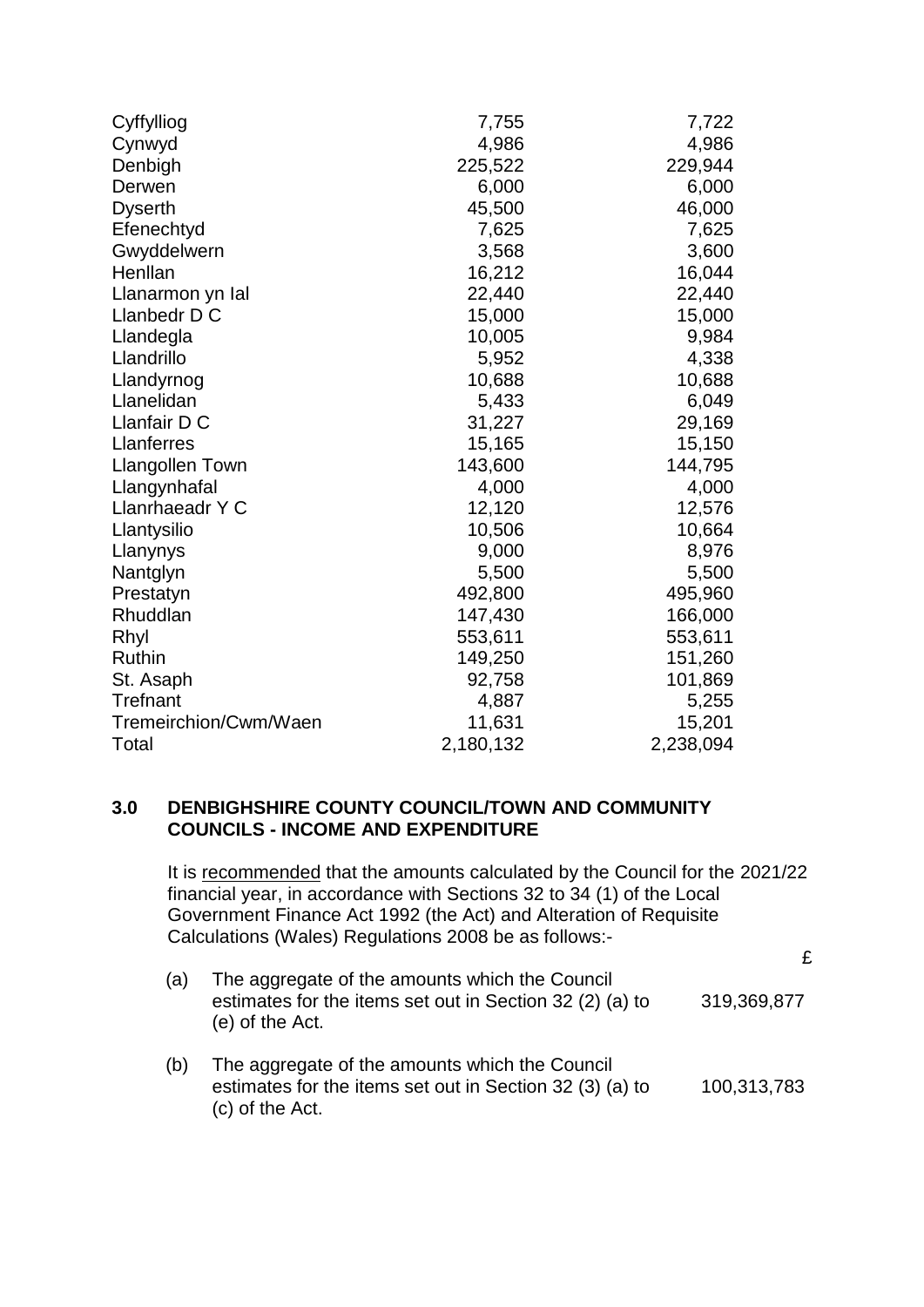| (c) | The amount by which the aggregate of Section 32 (2)<br>above, exceeds the aggregate of Section 32 (3)<br>above, calculated in accordance with Section 32 (4)<br>of the Act, as its budget requirement for the year.                                                                                                               | 219,056,094 |
|-----|-----------------------------------------------------------------------------------------------------------------------------------------------------------------------------------------------------------------------------------------------------------------------------------------------------------------------------------|-------------|
| (d) | The aggregate amount which the Council estimates<br>will be payable for the year into its general fund in<br>respect of redistributed non-domestic rates and<br>revenue support grant less cost of discretionary non-<br>domestic rate reliefs.                                                                                   | 158,571,440 |
| (e) | The amount at (c) above less the amount at (d)<br>above, divided by council tax base for the year,<br>40,540.34, calculated by the Council in accordance<br>with Section 33 (1) of the Act, (i.e. basic amount<br>Council Tax).                                                                                                   | 1,491.96    |
| (f) | The aggregate amount of all special items referred to<br>in Section 34 (1) of the Act (Town/Community<br>Council Precepts).                                                                                                                                                                                                       | 2,238,094   |
| (g) | The amount at (e) above less the result given by<br>dividing the amount at (f) above by the council tax<br>base, calculated by the Council, in accordance with<br>Section 34 (2) of the Act, as the basic amount of its<br>Council Tax for the year for dwellings in those parts<br>of its area to which no special items relate. | 1,436.76    |

## **4.0 DENBIGHSHIRE COUNTY COUNCIL/TOWN AND COMMUNITY COUNCILS - COUNCIL TAX**

It is recommended that the amounts calculated by the Council for the 2021/22 financial year, in accordance with Sections 34 (2) to 36 (1) of the Local Government Finance Act 1992 (the Act) be as follows:-

(a) the amounts calculated in accordance with Sections 34 (2) and (3) of the Act as the basic amounts of its Council Tax for the year for dwellings in part of the Council's area :-

# **COUNCIL TAX 2021/22 BAND 'D'**

| <b>Community</b>  | <b>Community</b><br>County<br><b>Council</b><br><b>Precept</b> |       | Total          |
|-------------------|----------------------------------------------------------------|-------|----------------|
|                   |                                                                | £     |                |
| Aberwheeler       | 1,436.76                                                       |       | 20.22 1,456.98 |
| Betws G G         | 1,436.76                                                       | 19.48 | 1,456.24       |
| Bodelwyddan       | 1,436.76                                                       |       | 35.38 1,472.14 |
| Bodfari           | 1,436.76                                                       | 18.20 | 1,454.96       |
| <b>Bryneglwys</b> | 1,436.76                                                       |       | 35.34 1,472.10 |
|                   |                                                                |       |                |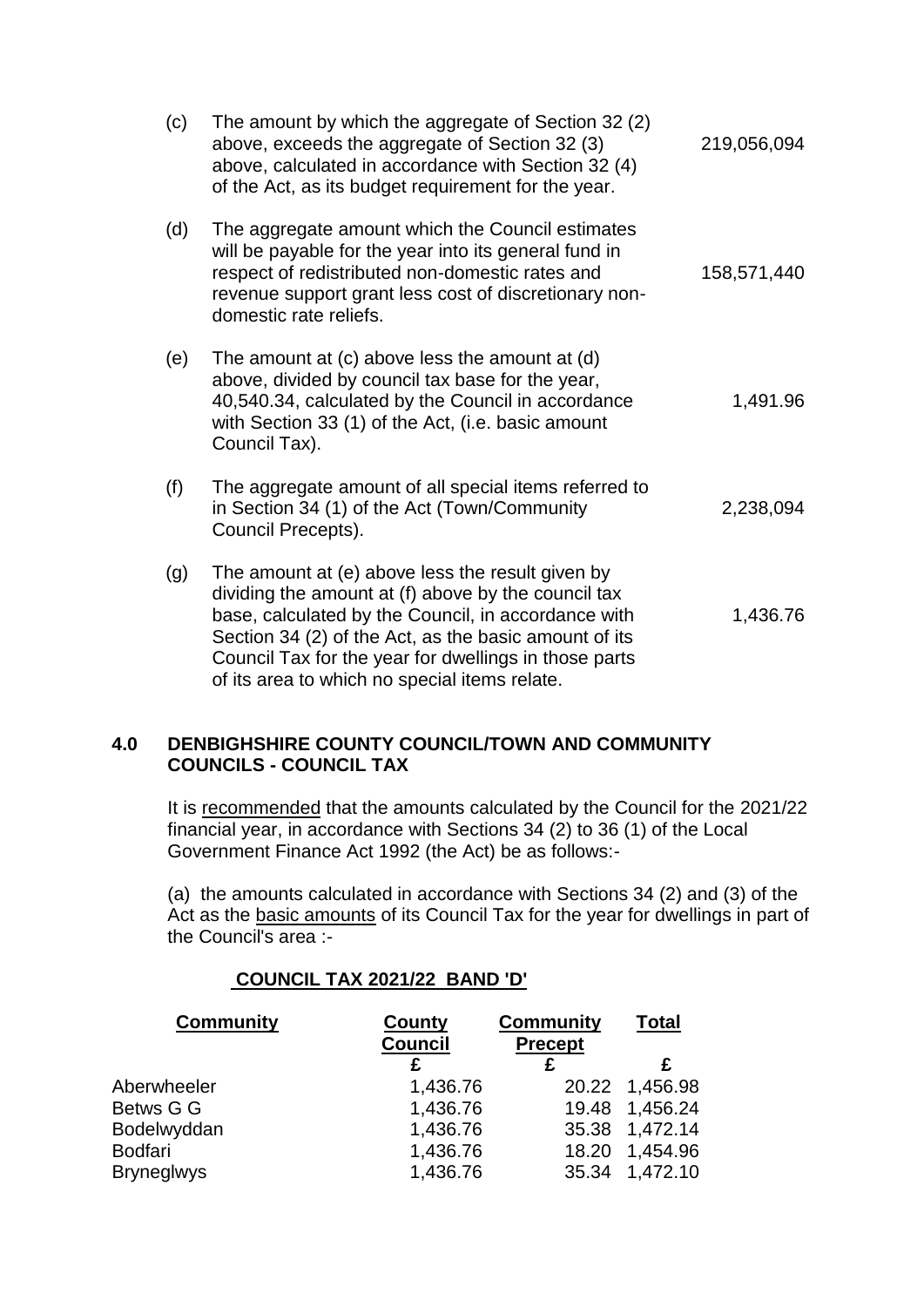| Cefn Meiriadog         | 1,436.76 | 30.00 | 1,466.76 |
|------------------------|----------|-------|----------|
| Clocaenog              | 1,436.76 | 47.21 | 1,483.97 |
| Corwen                 | 1,436.76 | 67.55 | 1,504.31 |
| Cyffylliog             | 1,436.76 | 33.00 | 1,469.76 |
| Cynwyd                 | 1,436.76 | 17.37 | 1,454.13 |
| Denbigh                | 1,436.76 | 66.00 | 1,502.76 |
| Derwen                 | 1,436.76 | 24.49 | 1,461.25 |
| <b>Dyserth</b>         | 1,436.76 | 41.29 | 1,478.05 |
| Efenechtyd             | 1,436.76 | 25.76 | 1,462.52 |
| Gwyddelwern            | 1,436.76 | 16.00 | 1,452.76 |
| Henllan                | 1,436.76 | 42.00 | 1,478.76 |
| Llanarmon yn Ial       | 1,436.76 | 37.46 | 1,474.22 |
| Llanbedr D C           | 1,436.76 | 30.00 | 1,466.76 |
| Llandegla              | 1,436.76 | 32.00 | 1,468.76 |
| Llandrillo             | 1,436.76 | 13.15 | 1,449.91 |
| Llandyrnog             | 1,436.76 | 21.04 | 1,457.80 |
| Llanelidan             | 1,436.76 | 36.01 | 1,472.77 |
| Llanfair D C           | 1,436.76 | 47.05 | 1,483.81 |
| Llanferres             | 1,436.76 | 36.24 | 1,473.00 |
| <b>Llangollen Town</b> | 1,436.76 | 78.69 | 1,515.45 |
| Llangynhafal           | 1,436.76 | 11.63 | 1,448.39 |
| Llanrhaeadr Y C        | 1,436.76 | 24.00 | 1,460.76 |
| Llantysilio            | 1,436.76 | 41.49 | 1,478.25 |
| Llanynys               | 1,436.76 | 24.00 | 1,460.76 |
| Nantglyn               | 1,436.76 | 32.35 | 1,469.11 |
| Prestatyn              | 1,436.76 | 63.74 | 1,500.50 |
| Rhuddlan               | 1,436.76 | 98.87 | 1,535.63 |
| Rhyl                   | 1,436.76 | 57.66 | 1,494.42 |
| Ruthin                 | 1,436.76 | 61.97 | 1,498.73 |
| St. Asaph              | 1,436.76 | 66.49 | 1,503.25 |
| Trefnant               | 1,436.76 | 7.77  | 1,444.53 |
| Tremeirchion/ Cwm/Waen | 1,436.76 | 22.55 | 1,459.31 |

(b) The amounts calculated in accordance with Section 36 (1) of the Act as the amounts to be taken into account for the year in respect of dwellings listed in different valuation bands. (Appendix B)

### **5.0 Police & Crime Commissioner for North Wales - PRECEPT**

The precept for the Police & Crime Commissioner for North Wales for 2021/22 is £12,387,101

 In accordance with Section 40 of the Local Government Finance Act 1992, it is noted that the amounts applicable for the year in respect of dwellings listed in different valuation bands are as follows :-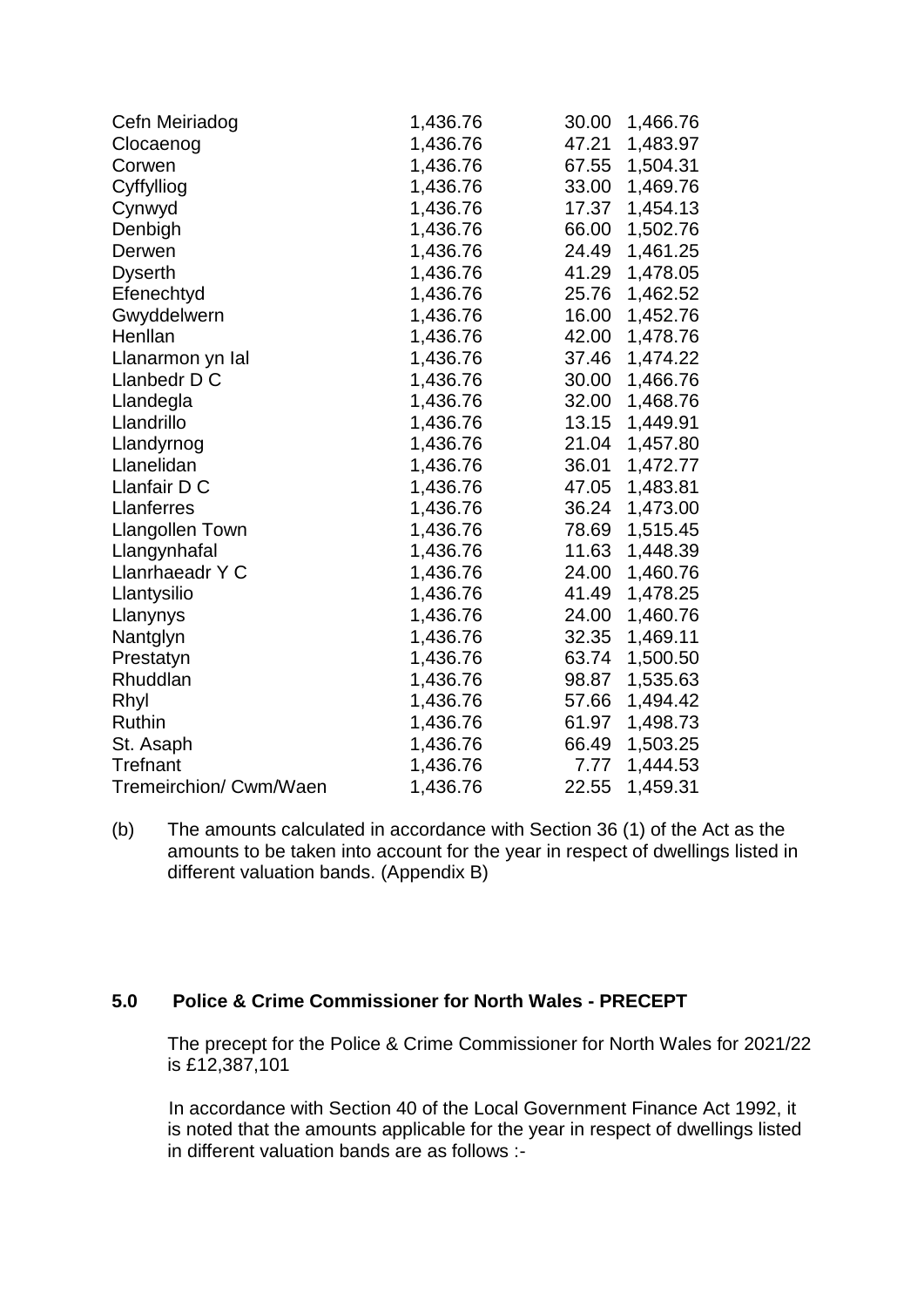## **Valuation Bands**

| A B C D E F G H I                                                      |  |  |  |  |
|------------------------------------------------------------------------|--|--|--|--|
|                                                                        |  |  |  |  |
| 203.70  237.65  271.60  305.55  373.45  441.35  509.25  611.10  712.95 |  |  |  |  |

### **6.0 AGGREGATE COUNCIL TAX – 2021/22 (including Police & Crime Commissioner for North Wales)**

Having calculated the aggregates in each case of the amounts at 4.0 and 5.0 above in accordance with Section 30 (2) of the Local Government Finance Act 1992, it is

### **RECOMMENDED**

That the amounts of Council Tax for the 2021/22 financial year for each of the categories of dwellings be as shown in Appendix C.

## **7.0 PRESCRIBED CLASS OF DWELLINGS - THE COUNCIL TAX (PRESCRIBED CLASS OF DWELLINGS) (WALES) REGULATIONS 1998 - SI 1998/105 AS AMENDED BY PRESCRIBED CLASS OF DWELLINGS - THE COUNCIL TAX (PRESCRIBED CLASS OF DWELLINGS) (WALES) (AMENDMENT) REGULATIONS 2004**

- 7.1 In Wales, Section 12 of the Local Government Finance Act 1992 creates a special class of property (prescribed class of dwellings) which allows a local billing authority to use its discretion in determining the level of discount to be awarded. If a dwelling meets certain criteria, then a billing authority can set the level of discount at either 25% or zero (i.e. no discount) for classes A & B, 50% or zero for class C.
- 7.2 The Council Tax (Prescribed Class of Dwellings)(Wales) Regulations 1998 as amended 2004, has with effect from 1st April, 2004 designated three classes of prescribed dwellings.
	- The classes are:-
- Class A.
	- a. A dwelling which is not the sole or main residence of an individual.
	- b. Dwelling which is furnished.
	- c. Occupation of the dwelling is prohibited by law for a continuous period of at least 28 days in the relevant year.
	- d. Dwelling is not a mooring occupied by a boat or pitch occupied by a caravan.
	- e. Dwelling is unoccupied and is managed by a personal representative in relation to the administration of a deceased person.

Class B

a. A dwelling which is not the sole or main residence of an individual.